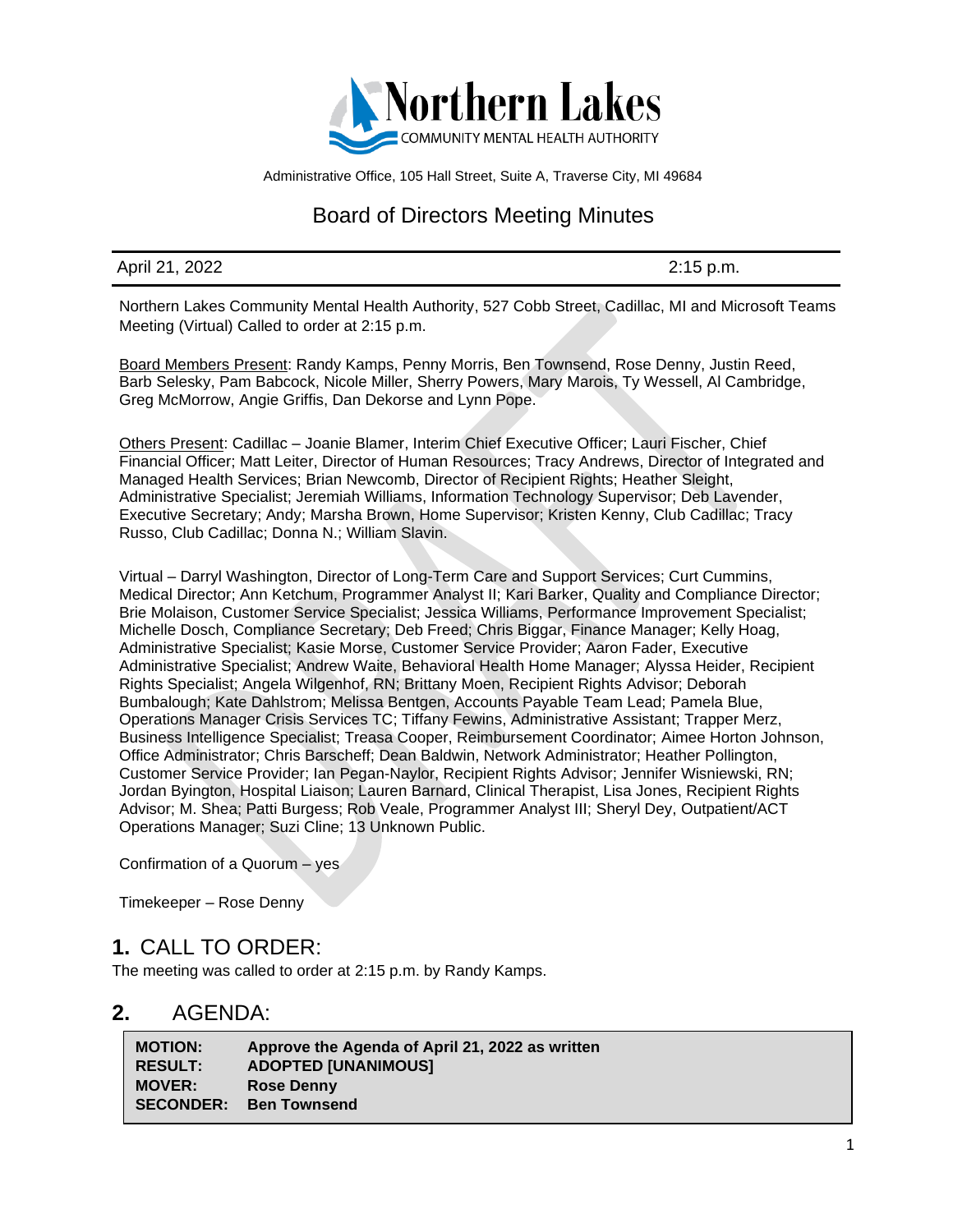#### **3.** CONFLICT OF INTEREST DECLARATION: None.

## **4.** CONSENT AGENDA

*Consideration of the Consent Agenda*

| <b>MOTION:</b>   | <b>Approve the Consent Agenda</b> |
|------------------|-----------------------------------|
| <b>RESULT:</b>   | <b>ADOPTED [UNANIMOUS]</b>        |
| <b>MOVER:</b>    | Al Cambridge                      |
| <b>SECONDER:</b> | <b>Mary Marois</b>                |

Justin asked if that is part of the consent calendar? Is that part of the Governance policies and discussion or is that something later? Randy identified that the Consent Agenda contains the minutes of the Board, the minutes of the Committee of the Whole, the financial statements and the contract summary which were attached.

# **5.** OWNERSHIP LINKAGE

*A. Citizen Comment* – Randy read the Public Comment statement. Hello my name is Donna N. and I have been working with Kristen Kenny to get a NAMI affiliate established in Wexford and Missaukee Counties. We just had an email from Kevin Fischer the Director of NAMI Michigan. I am happy to inform you that the NAMI of Michigan Board of Directors unanimously approved the new affiliate application for Wexford and Missaukee Counties. The next step is to receive approval from NAMI National at the next scheduled meeting in July. I wanted to really thank Joanie Blamer who really supported Kristen and I with this application and gave us a lot of technical assistance.

I am Dr. Tracy Russo. I am speaking here in a number of roles. One as a Board member of Club Cadillac, one as a parent of two special needs children, one is on the Spectrum and the other has many other anxiety issues. The other is my role as educational consultant where I work with a lot of different organizations including things like grant writing. I wanted to share some of my thoughts and feelings about the mention that there might be an opening up of another search for the CEO position and I wanted to speak out against that for a couple of reasons. First of all, Joanie has demonstrated that she is more than capable of keeping things running, and that's as an interim, which is even a much different role than when you actually have the position. It was not a failed search, so it's even questionable when I look at it as a business person to reopen a search that was not a failed search. In addition, there is a long history in any rural region of having difficulty bringing people who may be successful in their urban environments and in their urban context, but when they come to a rural environment, they do not grasp the reality of what it is like. In addition to the different shortages and the geographic transportation differences, there are other things because of that. Those of us who live and love living in rural areas rely very much on long standing established relationships of trust and someone coming in simply doesn't have that. In addition to the fact they do not have the understanding of small things. When your thinking of something like oh well, if the person would just set up an appointment. That sounds simple if your somewhere where your 15 minutes from other people. For my children to go to the specialist they needed, it's a day off work as a single mom. That was a real challenge. So those things, someone from outside doesn't understand in their experience, which is another reason why opening it up to that level can create many problems. When your looking at any federal grant, for example, I was on the grant team that brought \$700,000 with Ferris State to 20 rural districts here for education after COVID. This grant falls in a different category and they fall in that different category for a reason. All the by-laws are different. What you need to prove as far as the rationale for money and someone who comes from an urban or suburban may be wonderful and may be skilled, but they might not know those things, so it's not an even playing field when you've got somebody who is already here, already in place and does know those positions. It would make far more fiscal sense to simply empower her to do the job that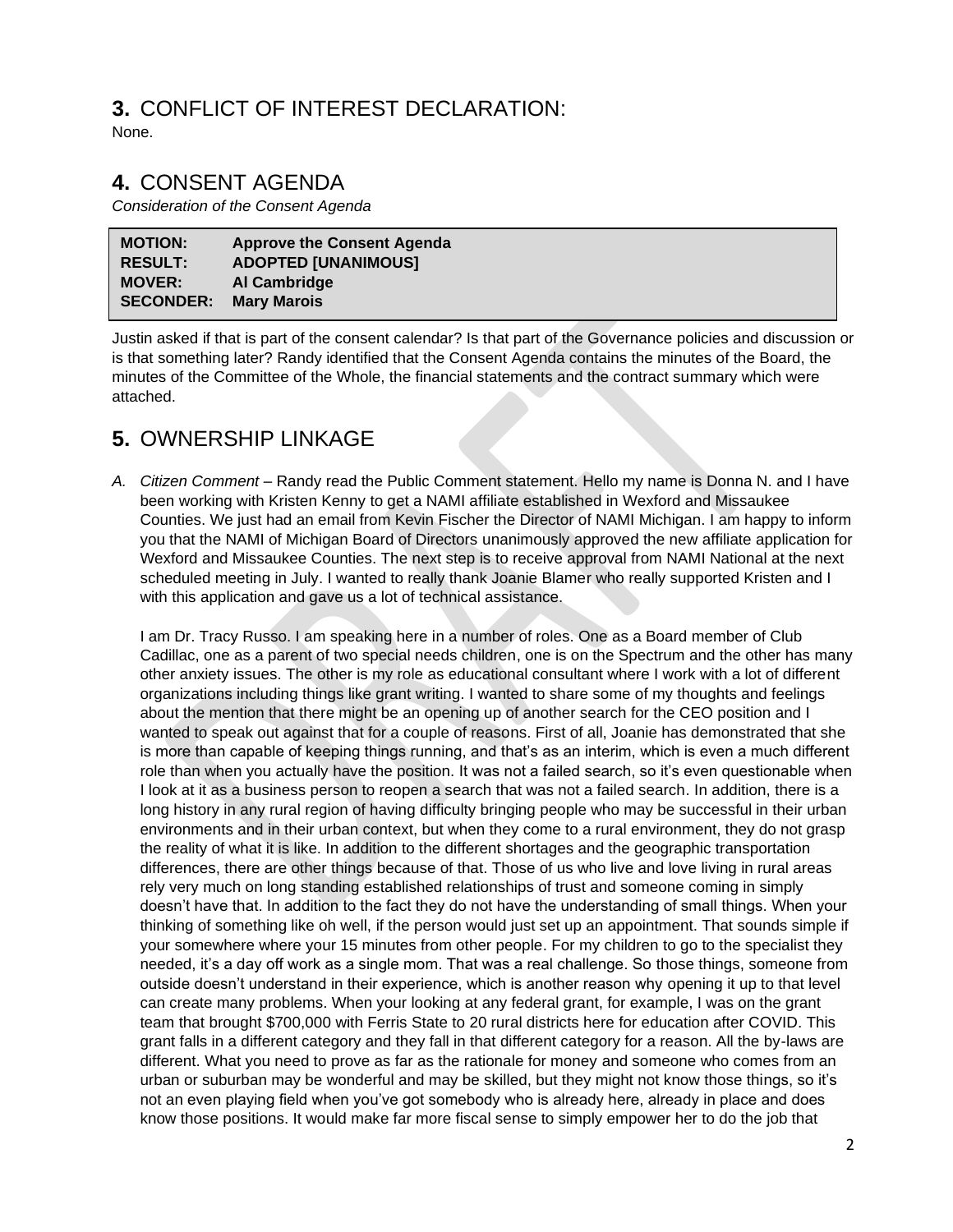essentially she's been doing without full responsibility for that role. I think that highlights the main points that I was looking at. Again, it's relationship, as far as long-standing understanding of the region and who you need to call, that's completely different. But it also goes back to it was never a failed search in the beginning and people who come from outside, we have this in higher education all the time. It's very difficult to have someone move into this region and love it and bring the passion and energy and want to stay. Thank you.

Justin identified he had some public comments from other people who are from Traverse City Clubhouse and the other is from Clubhouse staff from Traverse City. The first is from Stephanie A who is a member of Traverse House. I want to take time out to say or tell you about my club family. First, we all have different graces. I have bi-polar disorder because I was hit by a drunk driver and was in a coma for 10 days. I had a visit from God and my God asked me if I wanted to stay with my young family or come to heaven. Well, I stayed here, raised my children, staying married and with a bad bi-polar disorder. I was blessed when my step-Dad took me to the CMH building and I was introduced to Jake Zimmer and Heather Ouwinga. They asked me to come to club and check out what they had to offer and my new disorder that I was still learning and to live with. We have so many different people with different challenges who work hard on monthly issues. We also have some members who have physical difficulties as well. We offer to help our members with job training, transportation. The club is always here to help and support our members with their needs and recovery. We are more than a club. We are friends in a close family style relationship are here to help each other out. We're blessed with extras, we are very grateful. Thank you so much for all you have done with help in our future. I would like to say, on behalf of the clubhouse, thanks for all your help and we do appreciate all you do for clubhouse. Justin reported the other one is from the staff on behalf of Traverse House Clubhouse. We would like to offer our support for the CEO position at NLCMHA be offered to Joanie Blamer. Over the past years our clubhouse has been through many challenges with the COVID pandemic. We have worked diligently to adhere to clubhouse policy to maintain our standards to support the best possible outcomes for the members we serve. These accomplishments would not have been possible without the consensus and support from Joanie and her direction to the clubhouse staff and members. I'm happy to report that we have maintained full staffing at Traverse House. Members are engaged in the work ordered day. We have new members joining our clubhouse and our employment and education support continues to be strong. Joanie has provided ongoing feedback for operations of our program, supports for staff in cultural transparency through weekly emails, Town Hall meetings and she has not lost focus of being a champion for the members served at NLCMHA. She invested in those who work for community mental health and those we serve. With all of the responsibilities Joanie has continued to make time for Traverse House always providing support and encouragement. If and when there are issues Joanie takes a solution focused mindset and encourages all programs to work together as one team. She is dedicated to our success and the staff and members at Traverse House and are grateful to have such a great leader. We feel that Joanie would continue on this path and should be given the opportunity to continue the relationship with the organization. Thank you for your time. Justin noted the first letter was from a Traverse House clubhouse member and the second from clubhouse and staff. Randy thanked all for your comments.

#### *B. Correspondence to the Board – Past Meeting*

Al identified his question about the written public comment in the packet. Randy took that as correspondence to the Board – Current Meeting. He did change that on the agenda. Al asked on the Board Agenda? Randy noted the Board Agenda that I have here and I believe the one that was handed out. I printed this off of what I received. Al identified if it is later he can wait for later. Randy noted I think we can probably get to it now because the item B correspondence to the Board past meeting and I did make this change to reflect correspondence to the Board as opposed to public comment. I don't recall or I didn't see anything in there for the past meeting that needed to be addressed. So, moving on to correspondence to the Board – Current Meeting.

#### *C. Correspondence to the Board – Current Meeting*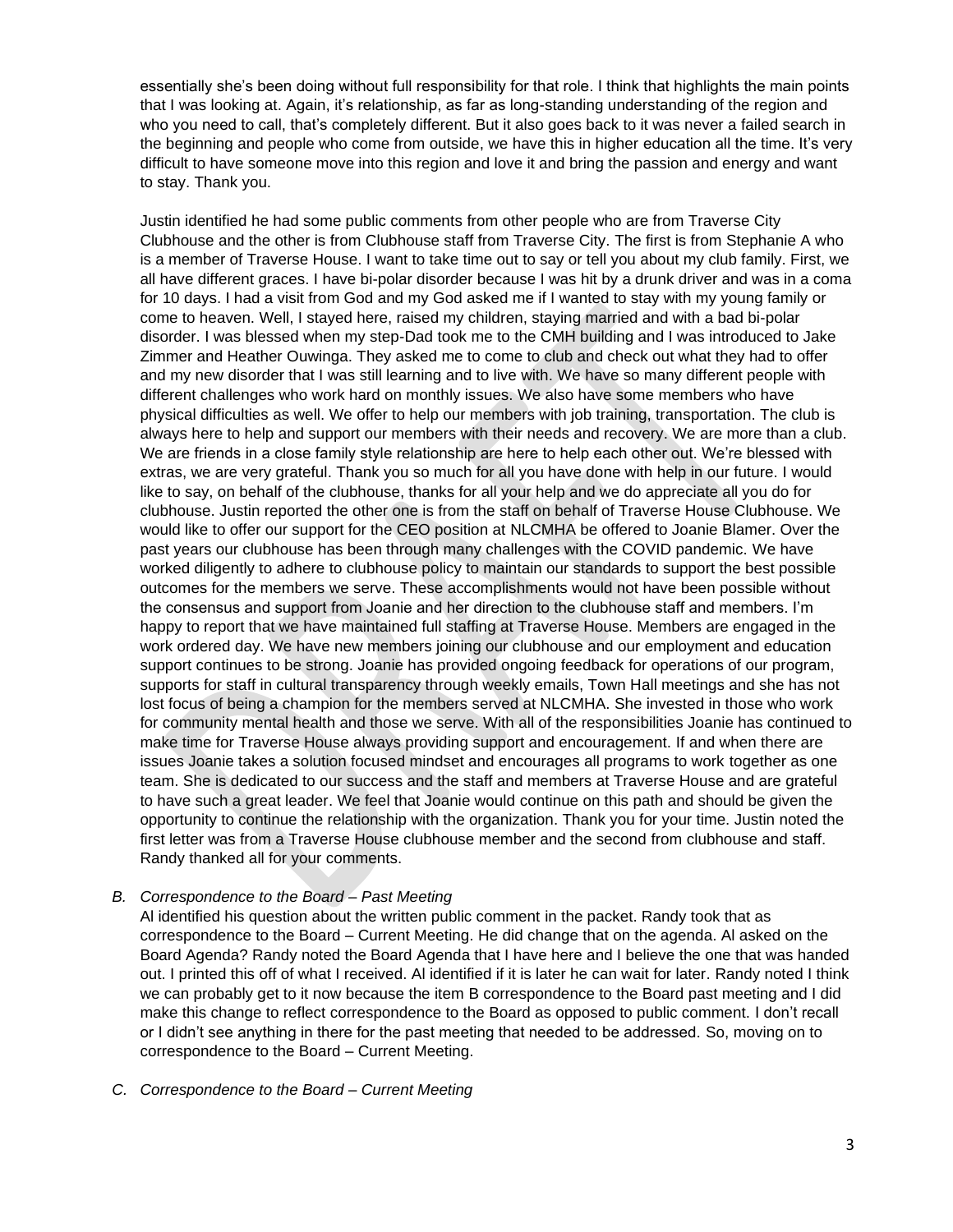Randy referenced the correspondence from Kate Dahlstrom. He asked Al if that is what he was referring to? Al responded yes. Randy said that is the only correspondence that I was aware that we received. So please proceed. Al noted Kate Dahlstrom is referring to the enabling document and highlights that we are in violation of having people that are consumers or family members. He has always felt that we are not in violation. Randy noted as you know we get accused of a lot of things and I was frankly confused by the whole thing. He noted that he does not know that we need to get into it. Our purpose here is to see whether we have any comment or any way to rectify the matter. If we need to, as a Board, go back and hire someone outside of our Board here to look into the matter we certainly have the right to do that and could authorize that. Al noted my question is much simpler than that. We are today filling out a form where you will indicate what status you are on the Board. One of them you make little tick marks that apply. She's implying our regulation enabling resolution requires that we have five people on this Board are either family members or consumers of our services. He has always been under the opinion that we are in compliance with that. I'm asking the question, are we in compliance with that? Randy noted that I will give you my response and then we should probably go to an attorney. My response is I have always believed that we are in compliance and until we receive an actual lawsuit or legal inquiry into this I see it as hypothetical and again you and I have been around for years and those are things we believe we are in compliance and up until this point there has been absolutely no question that we're in compliance. So, this is the first that's come to light. All I can say is I will be happy to personally, delve into the matter. Al noted or if everybody will fill out their forms today, we'll know the answer now. Randy noted so why don't we hold that off until the next meeting and then we'll know what we said.

There is also a letter from Kristen Kenny on page 112. Kristen noted she could speak to that if you would rather she read it herself. Randy identified that public comment time has elapsed and will go to the letter itself. Randy noted that this is a letter of support. If the Board wishes to discuss this, fine, if not we will move on. Kristen noted I thought it was going to be read that is why I didn't. Randy noted I read it I hope other Board members read it. Beyond that, if any Board members want to respond to what they read, that's what this time is for. There is another opportunity for public comment at the end of our agenda. Another opportunity for public comment will be at 3:35 p.m. and you are welcome to read the letter. Randy asked anything else regarding Board correspondence?

*D. Ownership Communication*

# **6.** CHIEF EXECUTIVE OFFICER'S REPORT:

Joanie identified that there are a couple of things in her report she wanted to go over and some new items. One is the property that you approved for purchase a couple of months ago is looking to close next week and I know that there were some questions about wanting an update on that. Hopefully, next month we will have the final details of that as we move to closing.

Relative to some of your conversation that you have been having about the link and access to the meetings, Dan, who's not here today, did want me to share with you that he is recommending that we use Webinar Teams for the Board meetings. He believes that this will allow us to minimize the external noise. It allows us to recognize people during public comment. He is willing to have staff on site each month to oversee that, and he also believed that it will address the link being on the website ongoing but will still need to test that as we make that change. So, we can certainly wait until you know next month if you wish or we can have a consensus that we want to move to Webinar Teams. I'll pause to see what you all are thinking about that. Any objections to moving to Webinar Teams? Randy identified that he has no objection as long as it doesn't interfere or will, better said, allow for whatever changes or enhancements we would like to have for our overall communication process and with that, I mean that that's my only comment. So, I did encourage Dan personally to explore enhancements in that area as it is my personal belief that a hybrid meeting will be the standard. In other words, online and in person will be the standard going forward for, I hope, for this organization. I'm seeing it in other organizations as well. Mary noted my concern would be that it would not limit the number of people who could be a part of being a part of the video and audio portion of the meeting that they would not have to identify themselves unless they were a part of public comment. The numbers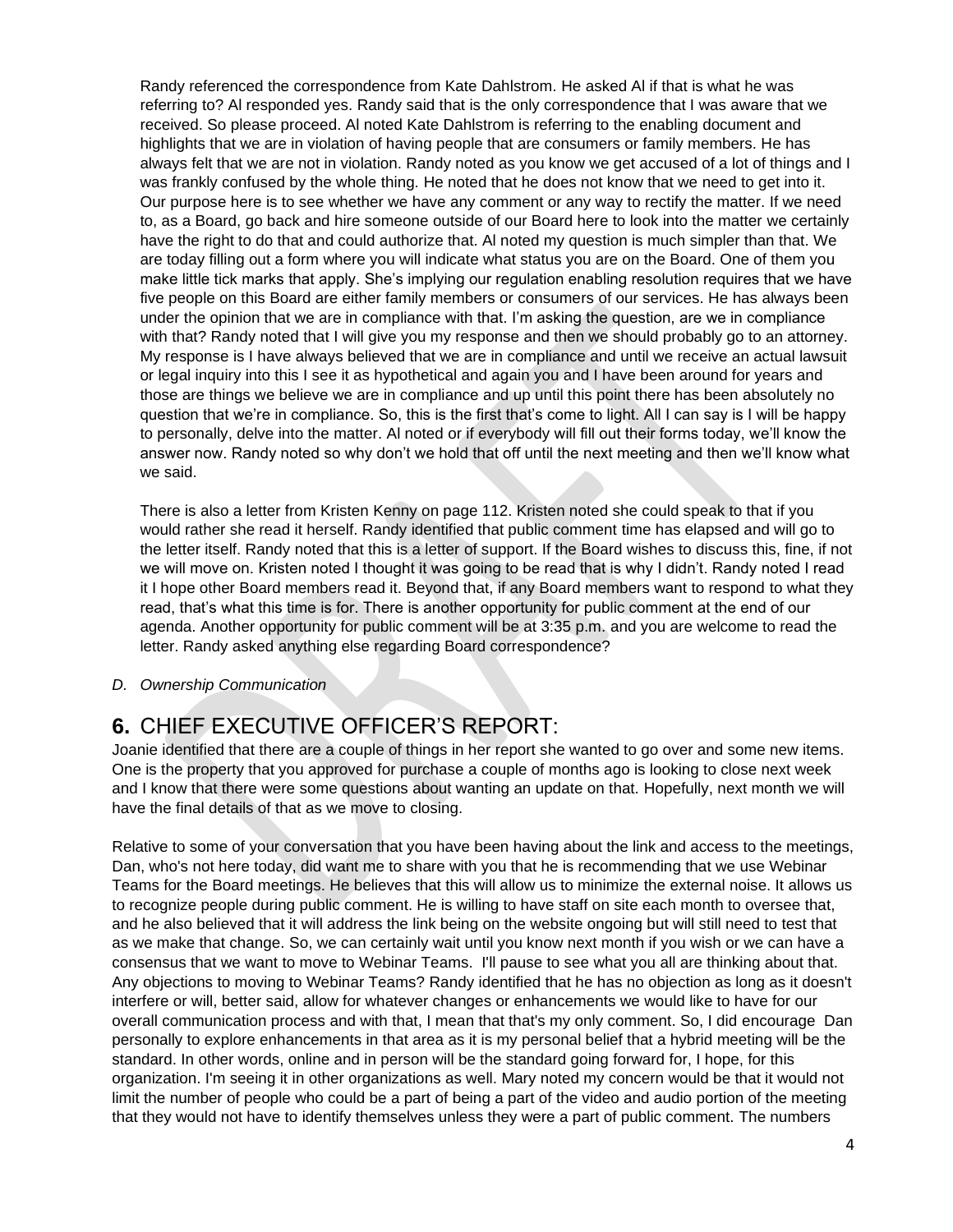I'm concerned about and the ability to be able to hear. It is critical because I can hear better when I'm at home on video that I can when I sit here at the meeting. Joanie noted I can ask Dan about that, about making sure we don't limit. I don't believe that it does, but I'll make sure. So, if there's no objections, we'll have him try the Webinar Teams next time. Obviously, testing that before we get there.

The public health emergency order had been extended through July 15th of 2022. We talked about that last time. That means that this room is the only room large enough in our four offices to have the distance between us and we also use the conference rooms and the other offices for clinical care. Randy noted to clarify. Does that have anything to do with a video, interactions with clients? There's something in the wind that video visits will no longer be paid for? Is that covered under the same extension? Joanie responded yes. We can still continue telehealth. We did receive communication from MDHHS in this extension that they shared with us the codes that we are using are not tied to the federal order. The State noted they are going to end at some time and we would be given notice. We will continue to remind people that when the order does come to an end the telehealth codes are set to expire.

Joanie noted we need approval for 40 broadcast commercials and two 25,000 digital, 65 broadcast commercials, 16,000 plus 4 commercials, two different grants. I'm asking you for approval on this because it's over the \$15,000. These funds were already approved in the budget, but in order for me to sign the purchase order, that is more than \$15,000, I need to have approval from the Board.

#### **MOTION: Approve the Advertisement RESULT: ADOPTED [UNANIMOUS] MOVER: Barb Selesky SECONDER: Justin Reed**

Joanie identified I also put in the staffing on the second page, I just want to highlight, we've been speaking about staff retention at the regional level and at the OPS meeting earlier this week. We spoke about it again. I've been speaking with Lauri. We plan to come up with a plan for some retention pay for our current staff next month or in May looking for approval on that. I just want to give you all a heads up that we're doing that. The rest of the region are all looking at retention pay as well. Many are looking at COLAs. We are looking at a specific amount. Lauri and I have had conversations and I shared this at the NMRE OPS as well. When you do a COLA it increases and that's something that doesn't go away. We did a 5% increase this year. So, we're looking to do this amount. Whatever we come back with, we're going to look at the numbers rather than increasing the budget going forward. Part of our rationale for that is we know that there's a salary survey occurring and we're waiting to hear from that.

Joanie has been working with Debbie Stabenow's Office and she had approved the \$1.8 million. She did receive an email on how to move forward and she is working with Lauri and Deb Freed so we will be submitting that application to get those dollars. We are expecting that those are going to come through in early Summer.

Today Joanie learned that the Senate Budget Committee, Senate Bill 828, which is the budget recommendations, was approved and in that there are new one-time funds as a Northern Michigan Crisis Stabilization Unit for \$5 million dollars and will include crisis stabilization, crisis residential and support services that will expand our continuum of care for people experiencing a behavioral health crisis. This approval is the first step for the Senate; it must be approved by the House and Governor as well.

The Mental Health Code and Administrative Rules have been pushed out to your iPads. There's been lots of talk about the Mental Health Code relating to our compliance with it. Chapters one and two mostly focus on the Board's responsibilities. I thought it would be good for you to have all of them. You also have the Administrative Rules. She asked for any questions. Randy asked if the push out of the Mental Health Code went to the iPads? Joanie responded yes that occurred yesterday.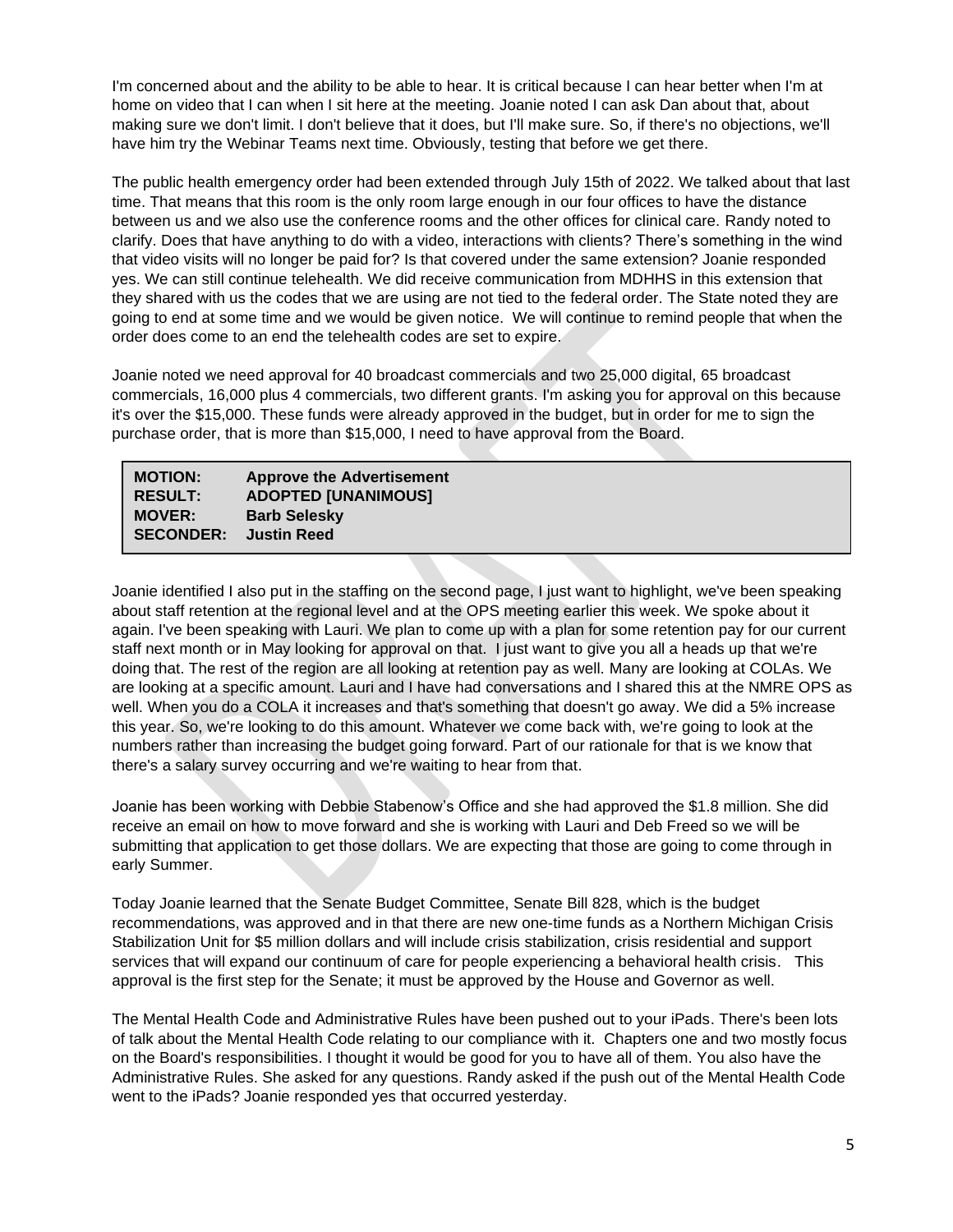Randy asked for clarification in your midpoint report that was sent out via email, which you have subsequently copied into your report here under legal case the original memo or report contained the beginning of a line and then it just stopped. I would ask and I did note it wasn't included in this first report. I would just ask for clarification. Joanie noted I apologize for that. I did notice that after the fact. So, the clarification is that the ALJ judge, which is the judge that overhears our Medicaid Services, made a determination and upheld a determination requiring a to obtain denials of service from private insurance and other Medicaid Service Administration coverage. They have two Blue Cross Blue Shield and MSA coverage, and the ALJ judge said in order for CMH to pay, you have to provide the denials for coverage and the family is disputing; they're saying they can't do it. So, that's the only aspect that they're seeking clarification on from Circuit Court.

### **7.** NORTHERN MICHIGAN REGIONAL ENTITY REPORT:

Randy asked for comments from Mary or Justin and there was none.

### **8.** ASSURANCE OF ORGANIZATIONAL PERFORMANCE:

*A. Receipt of CEO Response to Monitoring Report –1.0 Consumer and Community Ends (1.0.1 – 1.0.5) (Internal Inspection)*

| <b>MOTION:</b>              | The Board finds the organization 89% in compliance with Policy 1.0 Consumer<br>and Community Ends $(1.0.1 - 1.0.5)$ (Internal Inspection) |
|-----------------------------|-------------------------------------------------------------------------------------------------------------------------------------------|
| <b>RESULT:</b>              | <b>ADOPTED [UNANIMOUS]</b>                                                                                                                |
| <b>MOVER:</b>               | <b>Nicole Miller</b>                                                                                                                      |
| <b>SECONDER:</b> Ty Wessell |                                                                                                                                           |

*B. New Operational Worries –* Nicole noted I have seen several articles about Grand Traverse County seeking to remove themselves from the ability to participate with Northern Lakes. That brings me worry. I have not seen anything from the county about how they would manage the \$25 million of Medicaid Services for our recipients. So, I just wanted to bring that up as a potential new worry.

Randy noted certainly. He noted that last month or somewhere during this process, Mary, I believe you had some concerns regarding the hiring of an attorney to review some things and. in discussions about putting the agenda together, I indicated that this, that new operational worries would be an appropriate place to bring that up. If you would like to bring that up at this time. Mary responded there was an attorney opinion that was requested from Haider that dealt with, I believe a procedural issue on the part of the Board, I was concerned as to whom asked for that opinion from the attorney. It was not a motion from this Board. If it was an individual Board member I thought we didn't do that.

Randy noted I can explain. I shared your concern. The opinion from Haider noted, We have been asked to provide clarification on certain issues related to March 17, 2022. This is coming from the record. This is coming from Haider Kazim he is of Cummings, McClorey, Davis & Acho. Dear Ms. Blamer, We have been asked to provide clarification on certain issues related to the March 17, 2022 Northern Lakes Community Mental Health Authority Board meeting. First, we are asked to provide clarity on 3.6.8 of Board policy regarding the Chairperson voting regarding hiring or terminating the CEO and how it might relate to the Chairperson placing the motion to rescind on the agenda. The reference to 3.6.8 of Board policy and I think where concern arises is at this point, we should point out that based upon the email received your requesting clarification on this subject. The request did not in capital letters, originate with you. Instead, the request is from a board member, and so one of the concerns is the individual Board member going to the CEO and the CEO subsequently requesting and more importantly expending money for an opinion that came from an individual Board member rather as the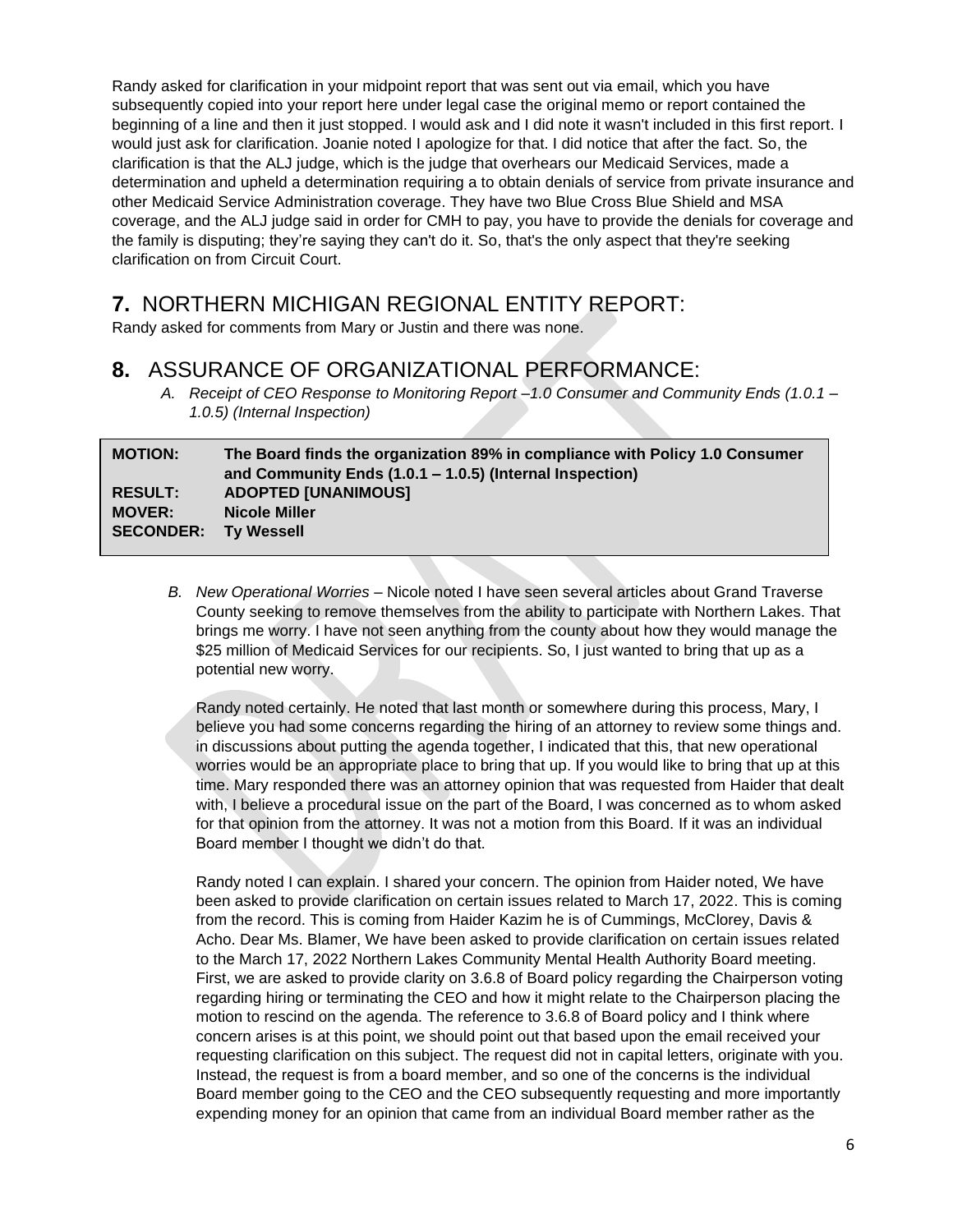Board of the Whole. That a clear violation of our Board Governance policies. The response given by Joanie in her email, dated Saturday, April 9th, was and I'll read it for you. Given Board members requested clarification and legal opinions, I sent the questions to Haider. I'm not an attorney, nor a parliamentarian, and needed to ensure we were following Board governance policies as well as applicable laws. I believe my actions were consistent with what is expected of the CEO noted in the Board policies pasted below. 2.8.4 fail to advise the Board if, in the opinion of the CEO, the authority. I'm going to highlight that the authority is or may become noncompliant with a Board policy. The question to Haider was, was the Board noncompliant with the Board policy, not the authority? So, to me it should be coming from the Board. The question as a whole Board we should say well, gee whiz. We're in violation. We as a whole should authorize expending of funds to clarify this matter. Second, Joanie stated 4.3.3 provided that the CEO is managing the affairs of the authority to the satisfaction of the Board and in compliance with applicable laws and regulation within a reasonable interpretation of Boards Ends policy and Board Executive Limitation policies. The Board delegates to the CEO the power to manage the affairs of the authority without interference from the Board. Randy noted well again, I read this as this Board policy relates to something outside of the topic at hand and the topic at hand we're all acquainted with. So, it troubles me personally that we're basically through this memo what I took out of it was doing interfere with me and I can deal with individual Board members as I please. I disagree with that, and that's in violation of our Board policy. So that, that is an operational concern. We cannot, we just cannot continue to operate in that manner. We just can't. I believe my comments on that topic are I'm done. If anybody else would like to open, certainly.

Thank you, Sir noted Ben. We've dealt back and forth too also. I had brought some legal research that you had requested I send to you. Yes, on not only the tie vote, but also the 2/3 majority and I sent you the court case and all that you requested. I didn't receive a response back, so I didn't know exactly what to do. So, I went to the manual that we that you were just commenting on 2.8 Communication and Support to the Board. 2.8.8 says for the CEO failed to deal with the Board as a single, unified whole by communicating with individual Board members outside of established formal channels. Then it has in parentheses. After that, a request by an individual Board member to the CEO for fax or data is not subject to this prohibition, and so I decided because of that clause in there that I could email the CEO with the same thing that I had emailed you and to see if we could get some type of a ruling for that, because apparently my research wasn't enough to change anything so I figured an attorneys much better research would cause us all to have a better understanding of that, but I use the 2.8.8 as my reason for that, and if I'm an error, I would appreciate anyone here explaining how I was. Randy noted where my retort is that the asking for facts is one thing but expending money for an attorney? That is where we get into some gray area here. I think frankly. Well, let me back up the train a little bit. I did not respond. I didn't. The reason I didn't because while it is a factual matter and if we want to reflect that in the minutes, that's fine. I mean, technically the tie was a fail. I did not understand that at the time. I did not push back at all. I just merely accepted the fact that an Attorney General's opinion in this case was the Attorney General's opinion and that's fine, but it didn't really change anything. So, on a technical basis the motion failed. Did it change anything? No. So, that is why I didn't respond as to what that means it is part of my hope that we as a Board will embrace the governance policies that we have. Well back in 2003, when the two entities came together, the founding members, if you will, decided that we would follow a governance process as opposed to an operational process. It is my hope that and Carver I haven't done much research, to be honest about alternatives to Carver as far as governance goes. But I think this is something that we as a Board have to decide whether we are going to be an operational Board or we are going to be a governance Board that's fundamental. After that we have to work to clarify these items so we don't have these misunderstandings. I think that's extremely important. It's going to be hard work. It's going to take time. It's not going to happen with one Board Retreat. I just don't believe that it will totally sink in with one Board Retreat. I could be terribly wrong, but we're going to, my understanding is that we will have a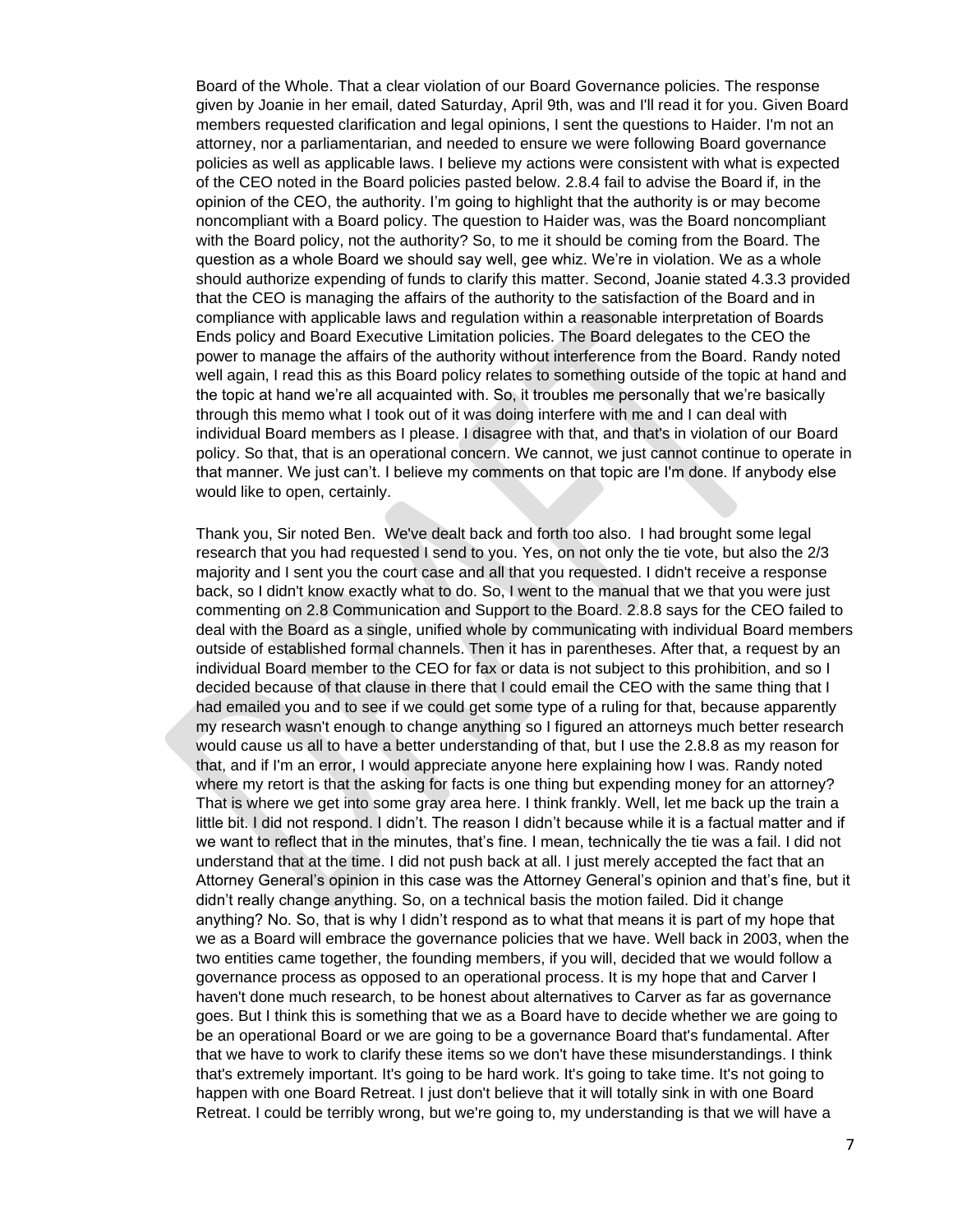Board Retreat on that topic and we can begin to dissect these things so that we can really use that tool effectively. I personally think, it is a marvelous, marvelous tool used, but like any tool, if it's not used properly, it's not worth much.

Barb noted that she was very much interested in completely following the Carver protocol. I am saying after the last meeting what does 3.6.8 mean? We were uncertain about what it meant. I think we were uncertain about that exactly how the vote went, but why we voted twice in a row without motions. So, my problem was I wanted to know the truth about 3.6.8. Because I think we as Board members need to truly be responsible now for how we move forward. I don't see it. I just don't see it as this Board. In sync now, because we want clear information, the best that we can get and we actually have. I didn't ask Joanie to send it to the lawyer. I asked could I please have clarification that was my email. I was happy it went to the attorney because who knows what I'm going to get from our conversations around this table because we are not schooled enough in Carver. I'm not schooled enough in Carver to trust what you are doing when there's an argument going all the time and there's no peace. So, that makes me really nervous. But, I was very happy with the clarification for one, I got the truth that you can do what you want to do. One of the things you did this week was write a letter to the county commissions. My county commission all got cc'd there. So my county commissioners are talking to me we know you're at the Board meeting. Why are we getting these memos like this? So, I know you can do that. It's part of the Carver and part of the leadership. But what a disappointment when we have to vote today, because you're going to call the motion again and you are demanding that people show up. People are going to show up they are committed to community mental health in our region. Randy identified allow me to respond please. There are a couple of items you brought up, so I want to address each one and if I don't address each one, please remind me what I didn't address. First, I was concerned because I saw it as a violation of Board policy. I did not intend to accuse anybody of anything. I think the resolution to that is to look at the policy and clarify it, refine it, but definitely understand it so there is no confusion. To be absolutely honest part of me is very glad because we got a letter from Haider because it confirmed what occurred was appropriate on all levels. All right. The one thing that I was shown to be in error on by Dr. Townsend as well as the attorney that the motion to the second vote of the motion to rescind was inappropriate. I accept that and didn't argue about it. I again go to the fact that it didn't change anything. To address your comment regarding my writing county commissioners asking for everybody to be present, I sent it to every chair and carbon copied every commissioner. The reason I did that was because the vote that occurred in February to offer the job to Joanie occurred when there were three members of this Board who had said in advance that they were going to be out of town. I felt strongly that the vote came up without notice. As I recall, you were desirous of amending the agenda, we did, that we voted. It is what it is. However, prior to the vote, I pleaded with everybody. Hey, let's wait for everybody to have their say. That's only fair. Absolutely not. The Board proceeded. You had a quorum. Motion carried. Done. I know a couple of things. One, I know that you can only vote here in person. You cannot vote when you're online. Doesn't count, right? This is such an important thing. This is probably one of the most important things that we will do here as a Board is to go through due diligence and hire a CEO. This organization is in charge of over 5,000 citizens from all counties. We have an \$83 million budget. The representatives here are appointed by the counties to represent the counties. I wanted the opportunity no matter the vote. No matter what the Board is to say, it was fair to all concerned. The only way I could think of doing that was to go to the people who authorize our name as Northern Lakes Community Mental Health Authority. So, our authority emanates from the counties. Each county has the right to representation in varying degrees depending on population. The founding fathers again hash that all out. So, I said it's only fair to all concerned to vote on this issue. As with everybody present and that's the reason in that memo, I didn't promote one way or another. I simply stated the facts of what transpired. That is why everybody is here today, I thought as the Chair of this Board, it was extremely important that all counties have a say in this and have a vote, and we're going to have a vote in a little while and everybody's going to vote their whatever their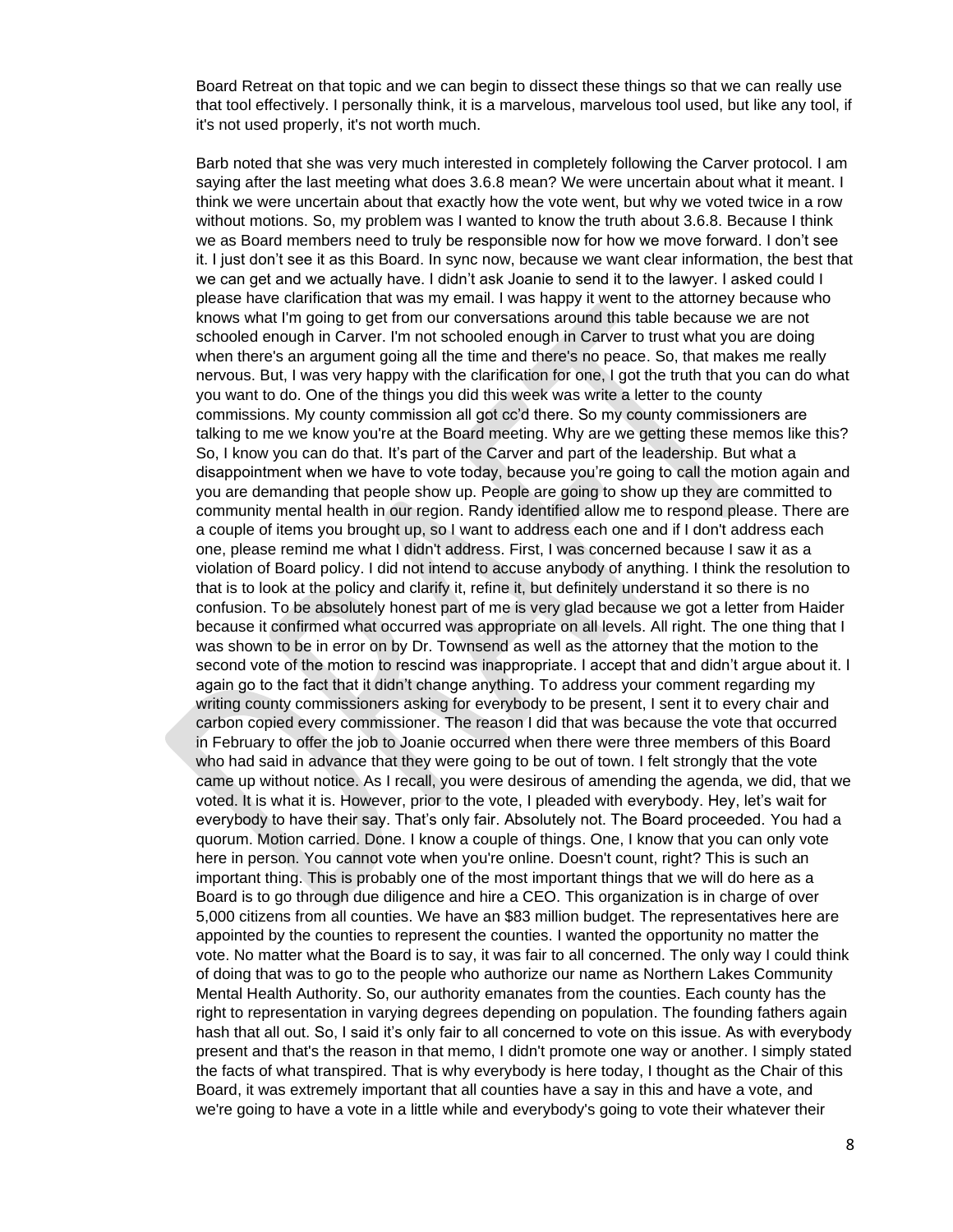feeling is. And so be it. This vote is not, whether or not to hire Joanie Blamer. I know we have seen a ton of correspondence and a ton of comment regarding with emails flying and you name it. Telephone calls, etc., etc. this vote is not about whether or not we hire Joanie Blamer. This vote is whether we go through an orderly, professional process to decide who best leads this organization and if that happens to be Joanie blamer, so be it. Hey that's fair. Barb noted I disagree with you completely because we have been three months in trying to clarify our vote and we have had different people here all the time.

Ben identified we were kind of back and forth here. You know I said something and then you said something and then you went off track. But I'm sorry about that. But I was going to respond to it. What I had read is a request by an individual Board member to the CEO for facts or data is not subject to this prohibition and the legal definition of data is information about the law. If anybody needed to know that and I try to be an ethical person and not go outside of what we're supposed to do, and I was just wondering if anyone thinks what I did was inappropriate, out of bounds or unethical, and for my requesting this data from the CEO from whatever means was the wrong thing. Because if that's true, I would be glad to pay the attorney myself because he was just going to reiterate what I already knew, and I didn't do. I only asked about the tie vote and the 2/3. Mary responded my opinion, Ben, I don't think that you were wrong in asking the question. I think what happened once you asked the question is where things went wrong, because I think the response should have been it needs to go back to the Board if there is not clarification because I can't give it. It needs to go back to the Board and then the Board needs to collectively decide whether we need to get a legal opinion or not. Bottom line is the legal opinion needed to be a decision of the Board, but I don't think there was anything wrong with you asking the question. It's the response that you got, I think is where things went wrong. Randy said I would concur. I would have said exactly what Mary said. Ty noted as one Commissioner that received your letter. I appreciated it. I thought it was timely and it was important that we could get people here to do our work. So, thank you.

Justin identified he does have a question. By definition are we a public body? My operational worry is since we are a public body. That means we have to follow what the Open Meetings Act says. So just want to clarify that. Thank you.

Other operational concerns. Randy identified I think a Crisis Welcoming Center for our area is a wonderful thing. I do. I haven't seen anything yet that really clarifies I mean to me we got a lot more details and plans etc. on buying a piece of property in the Cadillac area than we are getting on the Crisis Welcoming Center. I see employees being moved into that role at the expense of Justice Diversion and that concerns me. It really does. I also see a move to reconfigure the space. After we reconfigured the space so that we had enough space to operate what we had and now it's being reconfigured again. I saw two pieces of paper regarding the Crisis Center. One was a two-year projection of cost for salaries and then some narrative regarding the importance of having a Crisis Center. So, I would, as I said last meeting I really would like more. It concerns me that we're moving forward without having some really defined plans as to sustainability etc. There's also references in the material that I've reviewed as to an Advisory Committee or some such. But I have no idea who comprises that an Advisory Committee? So, knowing that the sustainability of this activity depends greatly on, I mean because the \$1.8 million according to the one-piece paper I got was all for salaries for one year and it's an unknown how we are to go forward after that. I can tell you if I was a psychologist I would think long and hard about joining on. So, I have a concern about that or anybody frankly joining on knowing that if they did know I'm I would think they would be informed that we have funding for one year and then we'll go from there. Finally, I contacted the NMRE Eric Kurtz specifically and said hey, are you in on this? What can you tell me? He informed me that he has not been consulted at all. He's the one where a lot of the sustainability will come from. So, that concerns me and I will that concern there. One final concern is that I was in a meeting recently it was outlined on the I was invited I might even say summoned to a meeting between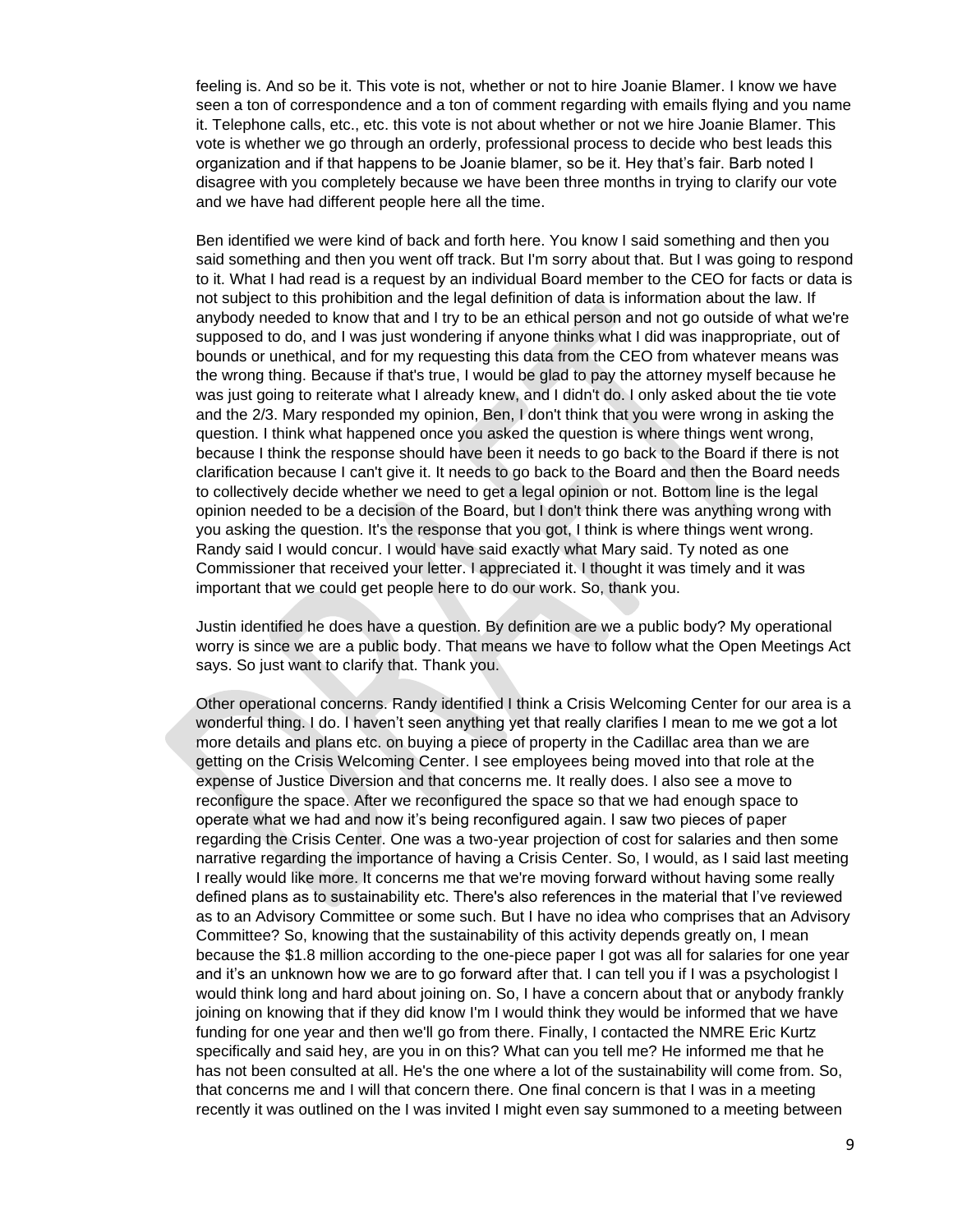the Grand Traverse County Chairman, myself and Joanie Blamer to discuss what we were told was the something that Nicole touched on and that was continuing calls or what the Chairman, what Chairman Hentschel referred to as ongoing concerns within the community being brought up with the community about being a part of Northern Lakes for Grand Traverse County. We all came and attended the meeting. During the meeting Joanie put together a couple of sheets, the first sheet and this is probably I what I'd like to suggest is that you that you change this going forward because it really is misleading and that is a box that says the return on investment for Grand Traverse County is 3900% and that is calculated by taking Grand Traverse Counties match and dividing that by or dividing it. Into what the state provides to Grand Traverse County in terms of Medicaid funding. It's the county match. Well, in my arena, when you invest in something investing in something that you have a choice over, and you make that investment and you deal with whatever your decisions are. Frankly, in our environment, we have no choice or the counties have no choice as to whether or not they're going to provide mental health services they have to by law. Secondly, it concerns me greatly that in our attempt to provide jail services to Grand Traverse County, one of the bullet points says offered interns to the county jail. I'd heard that a couple of times prior to this meeting and it concerned me when I heard it. Then I saw it in print and my concern is this. These are people who come for "on the job training", So, I went to a couple of people and I asked what do you think about the idea of exposing an intern to the jail? They were very concerned about that. Then I will give you the experience of my daughter, who in her very first year with North Country Community Mental Health was sent to the jail. One of the visits she made to the jail the inmate in question dropped their pants. That had quite an impact on her. I have great concerns about, A, having interns coming on when we are short staffed and exposing them to that dramatic of an entry into this business I think is well, it is concerning. So that's the end of my operational concerns. He asked for any other operational worries?

Ben asked for one more stab at it here. We received a letter from Haider on March 14th. Regarding it was from for Ms. Blamer and said you've asked us to answer 2 questions. He asked that he answered the two questions in that letter that we all received at the end. He said if you have any other questions regarding this matter, please do not hesitate to contact us. I took that as meaning our CEO, who is our only employee and overseas Northern Lakes, has the individual right as CEO to contact the attorney for Northern Lakes to make rulings and there wasn't anything said by any Board member back when we received this in March as to this not being a normal thing for the CEO to do. That's why I wrote her and asked if she could get the data, the legal information for that from the legal counsel. I don't think I mentioned Haider, but this was same thing that happened in the March meeting. So, I'm confused more than anything. If I did something wrong, I apologize for that. Randy said I think we've said before, I don't believe we think you did anything wrong. Ben said, yes, but before you're suggesting that Ms. Blamer did something wrong by contacting Haider to get information for me. But she had contacted Haider before to get the same type of information that was going on the meeting and even Haider said if you have any other questions, contact me. I took that as meaning that if I could use 2.8.8 to tell her to get some data for me, she could go back to the same source for the same type of data that was two questions on what the Board did in March. As you recall from that letter about the meeting minutes and the special meeting and all of that, so that I'm just wanting you to know my motivation and that I still think if this was a question about her not being able to go to the attorney with questions because of the money involved if she's the problem, then why wasn't she the problem last month? That was my question. Randy noted my response to that is we can go around and round and round on this all day long. The bottom line is it happened. No one is being sanctioned, per se. We're bringing this to the Board's attention and it is crystal clear that we need to clarify this, would you agree with that? Ben noted I would take the word data out of that or data out of that section if you don't want any legal opinion. Hey, from an individual Board Member, Randy said I'm all I'm 110% on clarifying how we operate going forward. We need to clarify, we need to get on the same page. Ben identified I also need the clarification as to whether the CEO of Northern Lakes can contact the attorney with any questions? Randy noted I don't disagree at all. Ben noted that in my experience, that's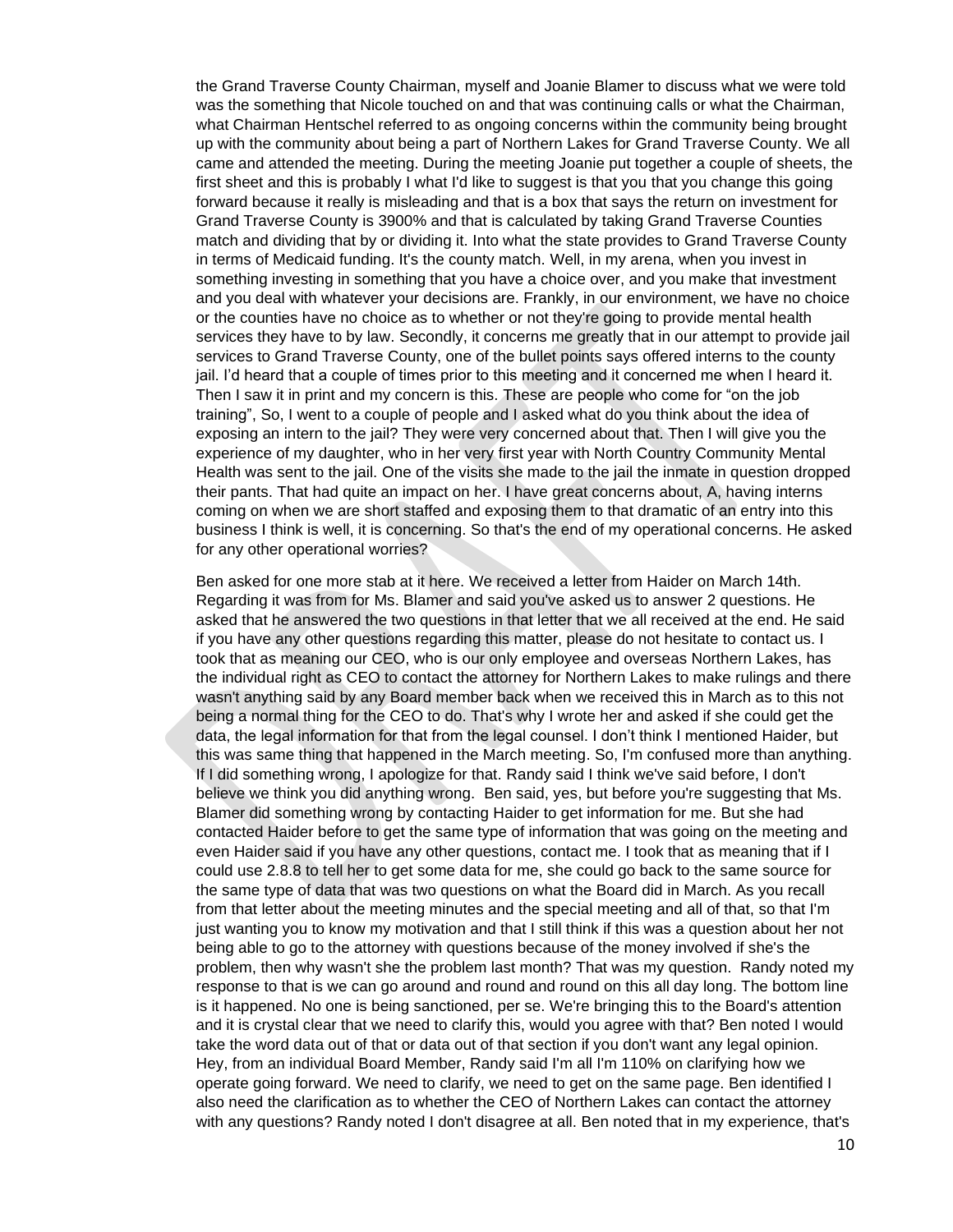what the CEO does because you know we paid \$30,000 for one month for Wexford County because one of the commissioners are going directly to the attorney every day with questions and he was slapped down. There's only one person that can go and that's the Board Chair or the Administrator of the county they both have the legal right to seek legal help. So, that's what I'm trying to clarify that. And I don't think, the problem was with Miss Blamer either. Randy interrupted we should probably clarify the whole thing because we do disagree. That it is what it is. Ben said thank you. Randy said your welcome.

Penny identified since we're talking about 2.8.8, if you read the Record Eagle article, you know that yesterday something was brought to the Board of Commissioners regarding that piece of that. There was concern that our Interim CEO should not be talking to individual Board members but should be talking to the Board as a whole. I did explain to them that she explained to me that it was explained to her that it was okay to do so. So, why don't we also clarify that while we're at this? Thanks.

Justin noted the only reason why I bring up the Open Meetings Act and only reason why I brought the worry about public body is because the fact that you know Robert Rules of Order and the Carver model is the way that we do business and that's how we do things to go forward. My point is that even though those are a policy my worry is that if we do not follow the Open Meetings Act to what the state law says that can have repercussions for us as a Board for NAMI, BDAI and for somebody suing us and that's giving them ammunition.

C. *2.8 Communication & Support to the Board* (Internal Inspection) Please complete and turn in as usual.

### **9.** BOARD MEANS SELF-ASSESSMENT

*A. Receipt CEO Response to Monitoring Report 3.3 Board Member Code of Conduct (Direct Inspection)*

| <b>MOTION:</b>   | The Board finds the organization 89% in compliance with Policy 3.3 Board<br><b>Member Code of Conduct (Direct Inspection)</b> |
|------------------|-------------------------------------------------------------------------------------------------------------------------------|
| <b>RESULT:</b>   | <b>ADOPTED [UNANIMOUS]</b>                                                                                                    |
| <b>MOVER:</b>    | <b>Nicole Miller</b>                                                                                                          |
| <b>SECONDER:</b> | <b>Rose Denny</b>                                                                                                             |
|                  |                                                                                                                               |

*3.6 Board Chair Functions*

| <b>MOTION:</b>   | The Board finds the organization 89% in compliance with Policy 3.6 Board Chair<br><b>Functions (Direct Inspection)</b> |
|------------------|------------------------------------------------------------------------------------------------------------------------|
| <b>RESULT:</b>   | <b>ADOPTED [UNANIMOUS]</b>                                                                                             |
| <b>MOVER:</b>    | <b>Rose Denny</b>                                                                                                      |
| <b>SECONDER:</b> | Nicole Miller                                                                                                          |

*April Monitoring Assignment*

3.7 Governance Committees (Direct Inspection), 3.7A Recipient Rights Advisory Committee (Direct Inspection), 3.7B Recipient Rights Appeals Committee (Direct Inspection). Please complete and turn in as soon as you are able.

### **10.** GOVERNANCE POLICIES DISCUSSION AND ASSESSMENT:

- *A. Ends –* None.
- *B. Executive Limitations –* None.
- *C. Governance Process/Ownership Linkages*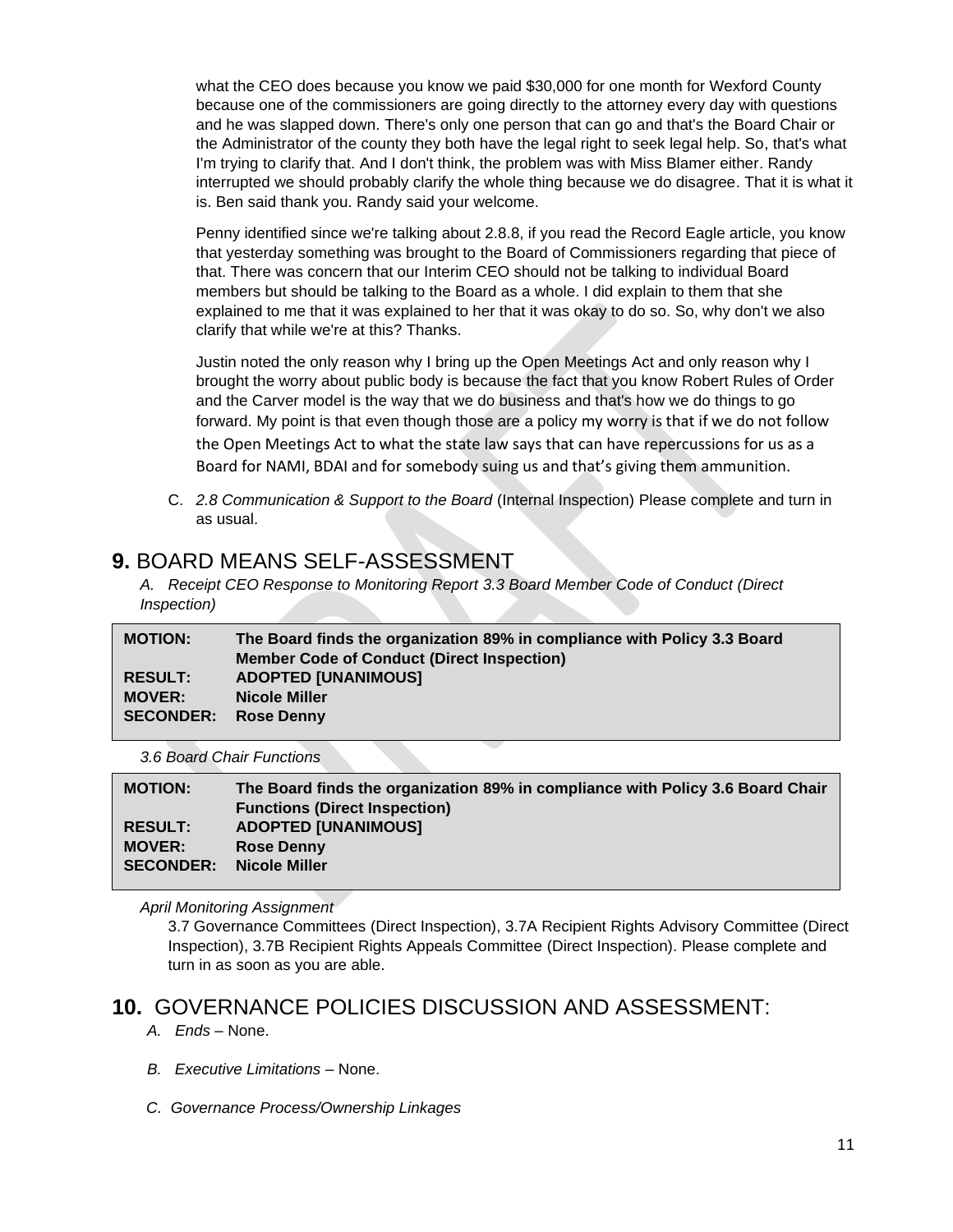*RRAC Minutes – April 5, 2022 – Review and Approve*

| <b>MOTION:</b>   | Approve RRAC Minutes - April 5, 2022 |
|------------------|--------------------------------------|
| <b>RESULT:</b>   | <b>ADOPTED [UNANIMOUS]</b>           |
| <b>MOVER:</b>    | <b>Ty Wessell</b>                    |
| <b>SECONDER:</b> | <b>Barb Selesky</b>                  |

Posting Meeting Minutes on Website – hold off until the next meeting.

#### D. Board CEO Linkage

**s**

Al noted he was mistaken the audit report was not on here for approval. – approve next month to be added to the agenda for May.

E. Motion to Rescind Motion to Offer CEO position to Interim CEO –

| <b>MOTION:</b>   | To Rescind the Offer of the CEO Position to Joanie Blamer                  |
|------------------|----------------------------------------------------------------------------|
| <b>RESULT:</b>   | Roll Call Vote. 9 No. Townsend, McMorrow, Babcock, Pope, Griffis, Reed,    |
|                  | Miller, Powers, Selesky. 7 yes. Dekorse, Denny, Morris, Cambridge, Marois, |
|                  | Wessell and Kamps. MOTION DEFEATED.                                        |
| <b>MOVER:</b>    | <b>Ty Wessell</b>                                                          |
| <b>SECONDER:</b> | <b>Mary Marois</b>                                                         |

Randy asked each person to state their position. I will remind everyone that this motion is not to fire Joanie Blamer. This motion is to restart the CEO search process. Simple as that and by rescinding the motion to offer that sets into motion the restart of the CEO search process. He asked that anyone who has commentary in this area or wishes to comment before we complete a roll call vote. That each person has a right to do so. Ty stated I made the motion and I support the motion. Sitting here today we have operational concerns, we've got governance concerns, we've got staffing concerns, we've got consumer challenges, we've got problems with our counties, we've got disagreement on performance issues. We've got who knows the challenges we've got coming from Lansing and we need to have a CEO and a Board that works together and moves forward, and we agreed as a Board three weeks three months ago to reopen the search process. We all agreed that we needed to do that. That was a vote and then there was a vote taken the next month that nullified that. And I think we need to reopen it. We need to get a thorough search and we need to find a CEO that will lead this organization in the future to where we need to be to address all of the concerns and challenges that I think have been demonstrated today. Mary, I seconded the motion and I agree with Ty. Pretty much the same thing that I said back in January as to why I supported going back to a process to hire a CEO. I maintain that we as a Board are not doing our job relative to the Mental Health Code and or the Administrative Rules. That we have pretty much abdicated 90% of our responsibilities to staff and I think willingly those this our CEO over the past two or three times have happily accepted those responsibilities and kept the Board out of their hair. I think the crisis center needs to happen, but I think the Board needs to be more involved in that process of decision making. I think the community needs to be more involved in that. I think there should be salary studies done relative to staff. I think that the Board should be more involved in staff retention. There needs to be more community collaboration, more media relations. I just think that our transparency is not there. We have a long way to go as a mental health Board and we need the right CEO to be on the team leading us in that direction. Justin identified we have an Interim CEO who's been doing this for two years or probably a little more than two years. She has met all of the audits, she has done CARF and passed CARF. Also the fact that she works with the community, she's also worked with our Traverse House Clubhouse and the only county she has issue is with Grand Traverse County. The citizens of Grand Traverse County do not understand the fact that the Authority CMH is tied to rules what the Michigan Department of Health and Human Services saying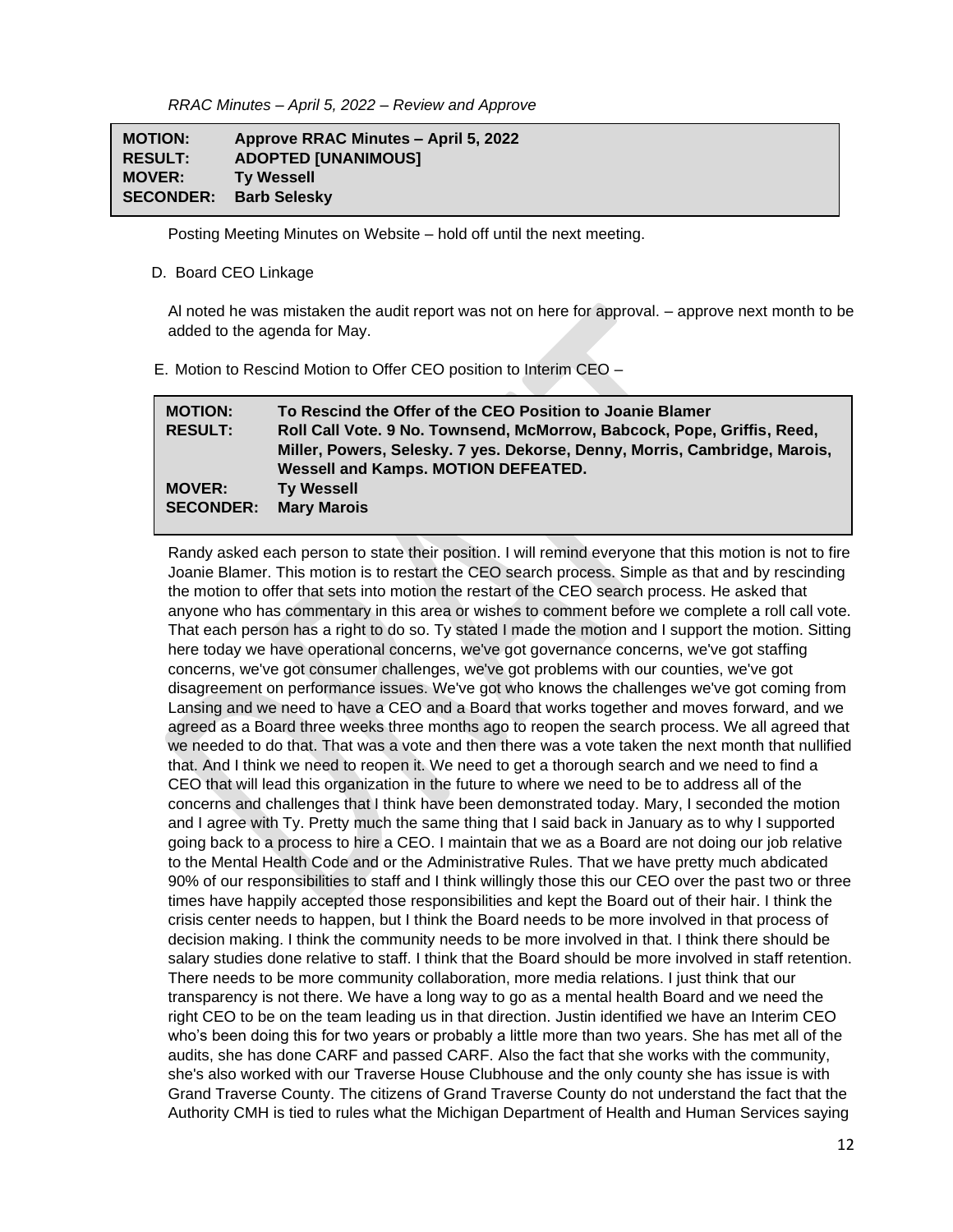and what our Mental Health Code says and that is all out of control of what Joanie can do. Joanie can only advocate for what she has and I think that is brave of her and I think that she knows the area and she's been doing it for two years. What the COVID that we had that is putting a strain on everybody. That's not fair to say that well, we can blame Joanie about the retention issue and the staffing issue. No, staffing issue and retention is a problem everywhere in Northern Michigan. Al echoed what Ty said. I also want to say that this is such an important decision. I do not want the record to show that six people elected our new CEO. As a matter of fact, when we get through all of this, I'm going to propose a change to the Bylaws that will require a majority of the seated Board for certain actions and certainly selecting the new CEO would be one of those. Dan noted I too agree with Ty. However, like I was saying for us to look at our governance, I think that just about any CEO in the same position would run into the same problems with our oversight. There's not that much oversight. We rely on the CEO to take care of everything and then when something comes up It's like, well, we what's going on there. It's like we didn't know that in the first place. I think we should have more understanding of what's going on and less hands off of what's going on. Penny noted so again my message is not changed from the beginning. With the way this process went about has the potential and we've seen it if you've read the paper at all. You've seen that this process has kind of put a black mark on the organization and made us look unprofessional and we need, if anything needs a do over this one does. But the other item that I have to be cognizant of is that we keep talking about, well, you know, Grand Traverse County I have to be cognizant of the fact that my county sent me here to represent them. We are in the process of forming a specific vision for what we see in a lot of areas and mental health is one of those when we and we're looking at a CEO. The top priority is that person capable of earning trust from all of the entities that they deal with? My opinion doesn't matter as much as theirs does? I've got a solid no across the Board in Grand Traverse County from our leadership, I can't ignore that and so my responsibility ultimately is to say, OK, let's start this again. If Joanie turns out on top again. Great. Fabulous. Let's do that. But it needs to be completely transparent and above Board and a process that respects everybody and respects her and respects our Board going forward. So that would be my position. Ben noted good lead in. I've said this before here, the Commissioner Board so that I could be on this Board. That's not a secret. When I leave the Commissioner Board and come here, I'm not a Wexford County Commissioner anymore. I'm not. I live in Wexford County. I happen to be a commissioner, but I put this hat on here. I'm more concerned for the organization here than I am Wexford County. Although you have to look at that. I'll give you an example of that. You've all received a letter, as I did from the Chairman of our Board and the Vice Chairman. They called me and said you want to be a part of this letter and I went absolutely not. First off, you don't tell me what to do. You appointed me to the Board, and I'm going to go there and I'm going to represent the best of Northern Lakes. Not the best of what Wexford County leadership wants me to do. No matter how you're going to vote, that doesn't matter to me. I respect your opinion because you're looking for the best of this organization. I really believe. That is why if I vote differently than how my county wants me to vote, so be it. That the most important thing to me, is this organization going forward and that's why I think we all have to vote our conscience here, not what our county thinks or what our best friend says. We ought to evaluate everything as we have and I respect that and then I'm going to vote how I believe is best for this organization to go forward and I'm going to stick to that. I've removed my County Commissioner hat because I'd rather be here and if I leave the County Commissioner Board, I hope I can still stay on this Board. Barb I just want to mention something I've been here a year next month. More than half this Board is brand new. I sure don't know how we can expect we can make a judgment that we're not in good shape after everything I've read from every report that's been in writing. In our all our forms, all everything we've reviewed since February or earlier. So, when we're saying we don't have something, it's our fault as a Board, all of our collective faults. Because the management has 300 plus employees that she's got to wait on. Plus all the clients that she's got to wait on. If we cannot get in line with her to get our stuff on the agenda to bring it to the Board and all of us work together to do something, shame on us. I'm voting for Joanie. Randy noted I would like to reiterate before we vote. This vote is not about Joanie Blamer. This vote is allow the reset of a process which many of us have said, myself included that Joanie is more than welcome to enter the CEO search process. More than welcome. Now we've been inundated with communications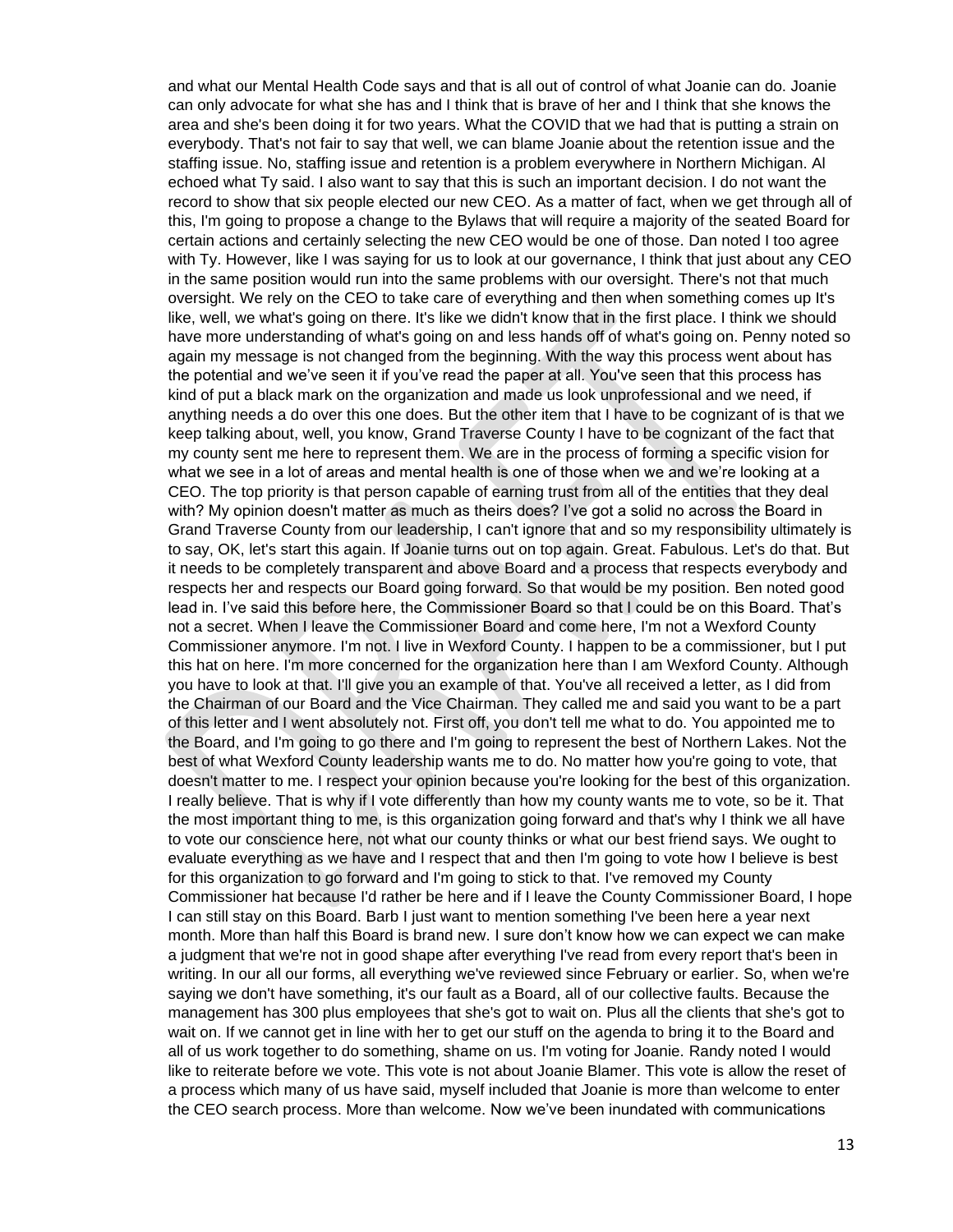regarding something that may, depending on the vote today may arrive at a decision to hire Joanie Blamer. It may. I'm good with that. I have no problem with that. My problem from day one was that we being the people who represent the various counties, were not all allowed to be at the table to have our vote counted as we feel compelled as we represent the counties we come from. Simple as that. To turn it into something different muddies the water, and I don't want to muddy the water. I want to say hey, let's make this decision fairly, which is why, again, I wrote every single County Commissioner saying, please encourage your folks to be at the table when we vote on the most important aspect of what we do. I respect each individual's vote if they feel their voting because they're county wants them to vote a certain way. You're here because you were selected by your county to represent them and they appointed you I didn't want this decision to be based upon the threat of Grand Traverse County leaving Northern Lakes. Because I can guarantee you in no uncertain terms that if the county sees their way fit to remove themselves from this Authority, which they have the right to do, it will be devastating not only for staff but more importantly for the citizens we are charged to serve. So, this motion is about let's go through the process in a professional orderly fashion. Make the decision that is best for the organization as a whole. I've said before and I'll say it again. Joanie is welcome to enter into the search process for consideration. The point is we are all here now. We all represent our counties and so now it's time to vote. Nicole noted I take issue with the word allowed. Everyone was allowed to attend. Adults make choices, but they were allowed. Lynn noted I have a question. I am new so I just want to get bit of background; this meeting where this vote took place was this item on the agenda right when the meeting began or was it added to the agenda during the meeting or how it was added? Randy responded it was added to the agenda at the beginning of, as I recall correctly, the Committee of the Whole began and I had some information on a search process that I did not get to for distribution prior to the meeting agenda. So, I then proceeded to ask that be put on the meeting agenda. At that point, Barb wanted to also add a motion to offer Joanie Blamer the CEO position. In essence, both items were put on the agenda. The reason that the vote for offering the position to Joanie Blamer was put ahead of the motion to hire a search firm was because I said, if the vote goes to offer Joanie Blamer, there's no sense voting on a search firm. Also, for your clarification, Ty referenced it, there was a vote to reconstitute the search process, which is why I came with my particulars. That motion stands for now. So, it's been tabled, and we will take it from there. Does that clarify the matter? Lynn noted I just wanted to make sure it was added to the agenda, the Board voted to add it to the agenda and the Board voted on it within that meeting. Randy responded yes and for clarification, it was made clear to the sitting Board, those who could vote that there were members of the Board who were not given advance notice what had no knowledge of this and had given advanced notice that they weren't going to be in attendance at the meeting. At which point I said, please, please, please don't do this. Justin noted just to say that our last meeting, since that last motion was a tie, it failed. I'm just saying that. Thank you. Sherry noted that the CEO search ended with two people and Joanie was one of them. Randy restated the motion.

Motion made above failed with a roll call vote 9 no and 7 yes.

Agenda items – Interim CEO, Motion to Engage Hiring Solutions LLC and CEO Search Process and Budget were not discussed.

#### **11.** OWNERSHIP LINKAGE:

A. Citizen Comment – Kristen Kenny, President of the Board of Club Cadillac We received approval for NAMI here in Wexford and Missaukee Counties. I am the parent of a recipient of mental health services with a long history of mental health advocacy. I'm not sure how many of you actually have had the privilege of reading my letter in advance but I would thank you deeply to those that did and took it to heart because this was not a failed search. I am thrilled with the outcome today. I found it a bit intriguing that a bill for an attorney would be a financial concern but the fiscal responsibility of this Board to engage for an agency for a new search was not considered to be a concern as it was to me. My son is your front page of the Cadillac News success story. Thanks to the services that he has received from community mental health services here in Cadillac. I have been working very closely with Joanie in my various roles and I think she is an inspiration of leadership roles to me, and I think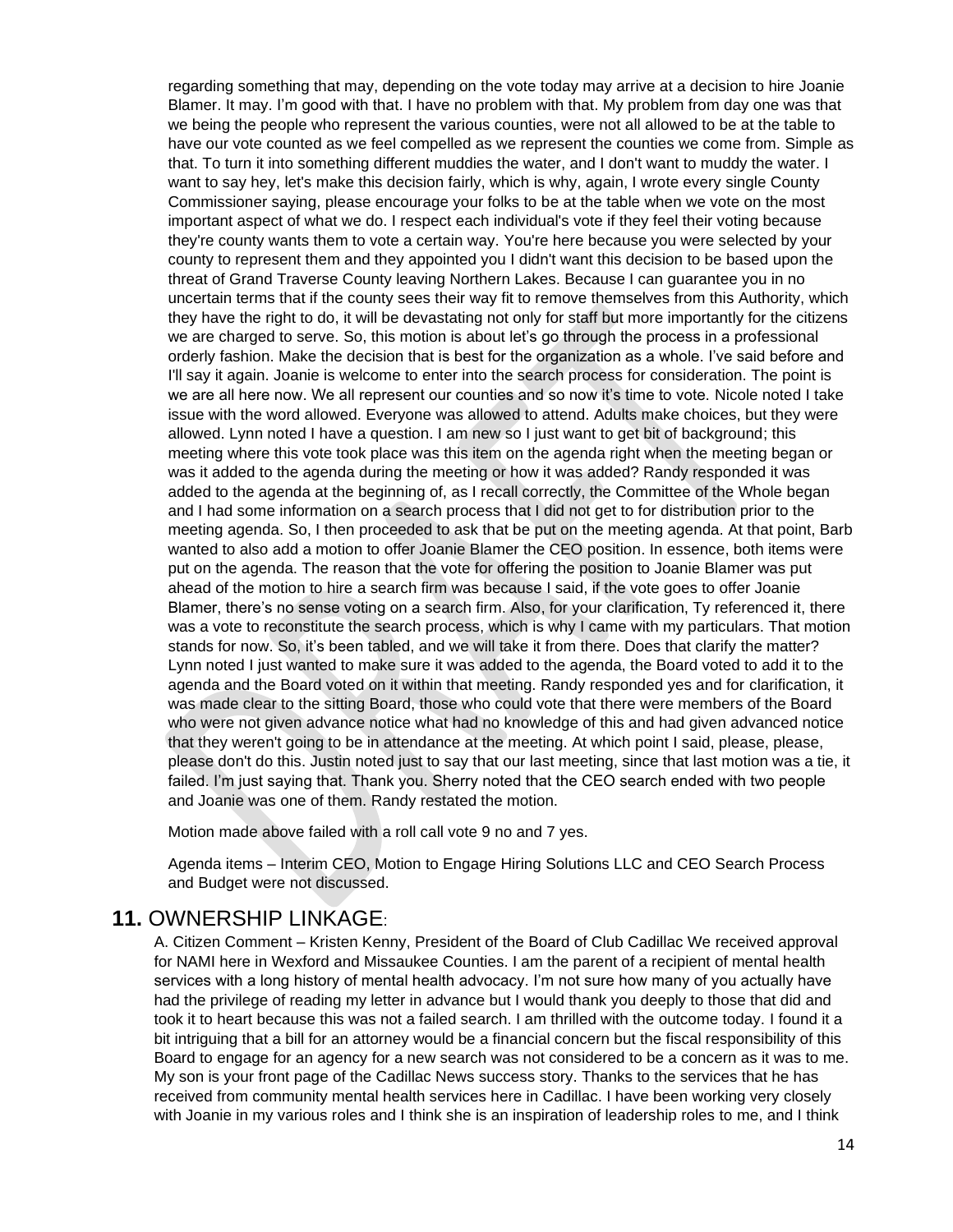full authority as CEO she is going to rise to the occasion. Just in the last months my entering the waiting room here was a much better experience then it has been in year's past. The atmosphere, the communications I have with those working for her is all positive and I am thrilled with the outcome today.

# **12.** ANNOUNCEMENTS/BOARD MEMBER REPORTS:

- Justin responded that Traverse House for the Cherry Festival which is done every year. He dresses up like a cat which is the ears and tail and such. It is a fun time for our clubhouse, and we sell parking spots in the back of community mental health when there is no business.
- Joanie reminded everyone that May is Mental Health Month and she included information in your packet with all kinds of things we are doing. Please promote those and feel free to attend.
- Barb asked if we need to have a motion to have a committee appointed to do a budget for a hiring package for Joanie. Randy responded that we do and I'm glad that you brought it up. He has given it some thought, as you might imagine. I think the best and fairest way to go about that would be for us to do it as a Board so there is no question whatsoever. He noted that what can be sent out for reference, comment, etc. is the contract that we had prepared to offer and there should be a clear process to assist us in what the salary and benefits offer should be. There ought to be a budget for it and honestly at this point I do have what I came prepared to do was to propose a budget for a CEO search process. One of them I received a suggestion from one of the members of the public as to an alternative search firm or a different search firm and I did I attend the webinar and I went on, you know, and I was going to have the committee review that. I think the best thing to do frankly is to circle back not only to Hiring Solutions, but also to this other company. The other company is a nationwide company. They charge for a total search process quite a bit more than the Michigan company, but how about we do this? How about we see if we can engage them and set a budget for it at our next meeting and engage them in the meantime. I think that is best that we continue on exactly where we are as far as Joanie goes and engage that company (Hiring Solutions) to do a full analysis of what an appropriate salary would be, bring it to us for approval and go from there. Does that sound reasonable? All right.
- Justin noted that he does have the salary level that we offered Dave Pankotai. It was further noted that said the salary range noted on the posting was \$135,000 - \$165,000.
- Randy noted basically what's going on with the Board Association is a continuance of the frankly, what I would label a war with, well, the war is whether or not we abdicate our responsibilities and hand it over to the for-profit health plans or frankly, the State of Michigan and the Board Association is very active and remains active in that area. That's the main and you need to be aware of that upcoming there will be an upcoming conference that will be in Traverse City. So, I would encourage anybody who has the ability. It's a lot easier to attend something that's closer than a lot of them that are far away, but you'll receive more information on that.

# **13.** MAY 19, 2022 AGENDA PLANNING:

Done.

### **14.** MEETING EVALUATION:

#1 – We spent our time on the most important governance topics – excellent

- #2 We encouraged diversity of viewpoints satisfactory
- #3 Our decisions were made collectively satisfactory
- #4 The Board used it's time effectively satisfactory
- #5 What is the most important thing the Board could do to improve our function as a Board?

Comment – Ty identified when the Board makes a decision, we all need to support it and that is what we need to do as we move forward on the decisions made today. Barb thanked Randy for putting up with me not knowing anything and continuing on with it.